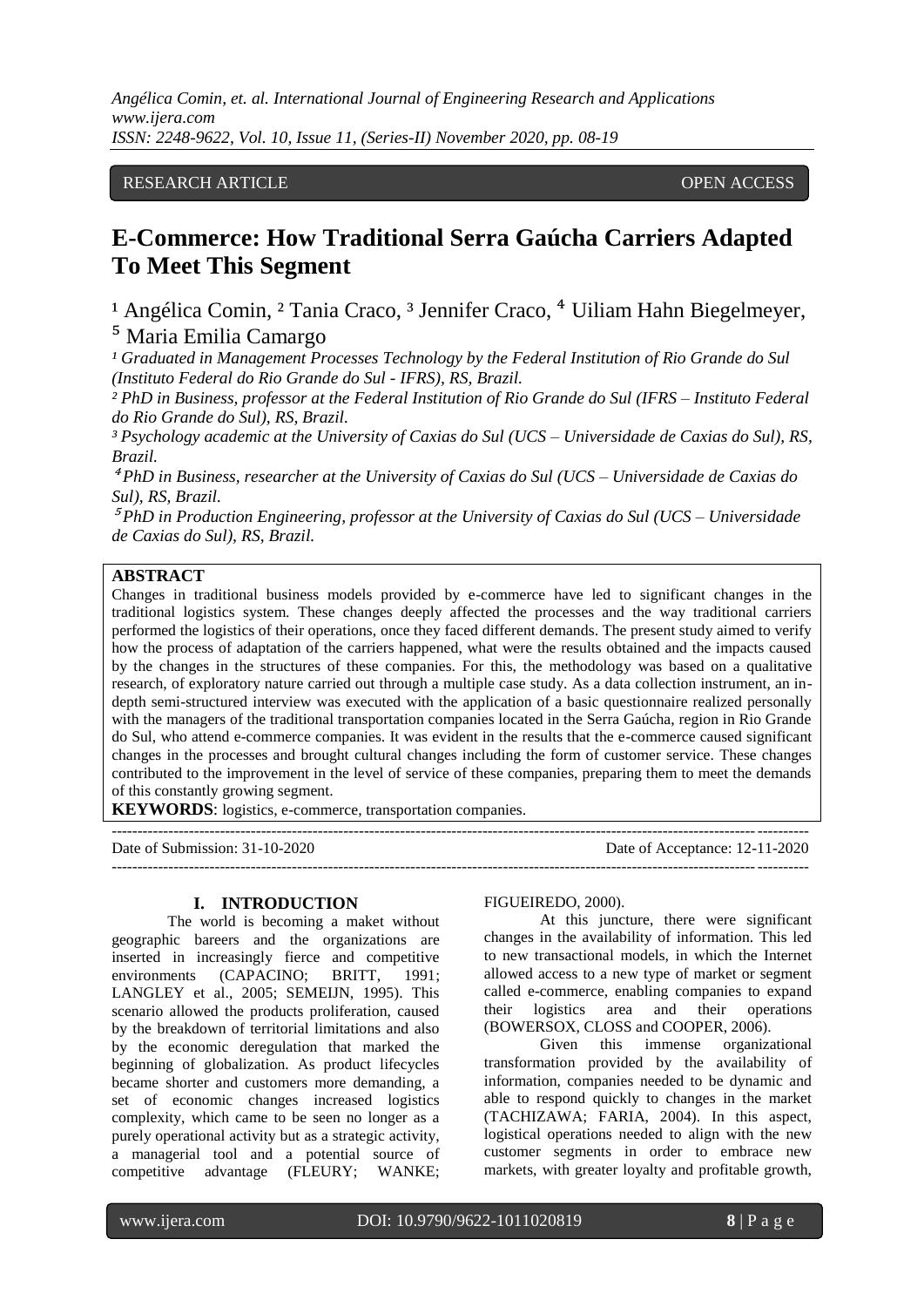building the capacity to design, modify, configure, reconfigure and innovate in the processes to present customized logistics solutions (WANG & Lalwani, 2007).

In this scenario, Albertin (2001) points out that in Brazil e-commerce is already consolidated. E-commerce, in 2016, had a turnover of 49.7 billion and the outlook for 2017 will be a growth of 12% (E-BIT, 2017).

Another point in relation to e-commerce numbers is the migration of purchases from physical retail to e-commerce, a factor that contributes to the increase in sales. It is estimated that in 2017 ecommerce sales will account for about 4.3% of retail sales in Brazil, which in 2016 were 3.8%. (E-BIT, 2017)

Thus, the present study aimed to answer the following central question of the research: how did work the adaptation process of the traditional carriers to serve the e-commerce segment?

To auxiliate this process, the general objective and the other specific objectives were defined:

- General objective:

 Check the changes of a traditional carrier to meet the e-commerce segment.

- Specific objectives:

 Identify the motivations that led these organizations to serve this market segment.

Investigate adaptation processes.

 $\checkmark$  Verify the necessary changes resulting from these achieved outcomes and their organizational impacts.

#### **II. THEORETICAL REFERENCE** LOGISTICS

Logistics in the mid-1950s was merely a functional activity within companies, and there was no concept or theory about it (BORSTERSOX AND CLOSS, 2004). In the course of its evolution, it was defined that logistics is the part of the supply chain that encompasses the planning, the control of the flow of storage of products/services and the flow of information, from the origin to the consumption, observing the attendance of the customer needs (FIGUEIREDO; WANKE; FLEURY, 2003; CSCMP, 2017). It is an activity that serves to offer customers products/services quickly, with low cost and which seeks satisfaction (KOBAYASHI, 2000). Therefore, it can be said that logistics refers to the management of business flows, responsible for shortening the distance between production and demand, that is, the main link between the product and final customer. (PHILLIPE et al, 2000; BALLOU, 2001).

At the beginning of the new millennium,

the world underwent immense and rapid transformations, demanding of the companies understanding about this new reality and an adaptive capacity. Society became knowledgeable: with the information, the global competition set aside the boundaries and changed the profile of the customer; also changed the competitiveness of new products and new services. To the products remained less life cycle and a greater search for technology (KOBAYASHI, 2000). In this sense, the business started to be defined globally, forcing organizations to think globally about their strategies (PHILIPPE et al, 2000). To stand out, organizations needed to reorganize and logistics became fundamental in this new context (KOBAYASHI, 2000).

Thus, the management of logistics operations has become a challenge for modern corporations, since there is a range of functions linked to logistics and their contingentes (BOURLAKIS; MELEWAR, 2011).

Due to the complexity of handling competition, the need for a better logistics performance was triggered (FLEURY, 2000). Therefore, in order to have an efficient and effective treatment of a company's products and services, through its logistics operations, it is necessary to have the capacity to handle numerous products, distribution centers and large investments in order to make these operations viable. At the same time, it is also necessary to have the responsibility of minimizing costs, improving customer services and gaining competitive advantage (BOURLAKIS; MELEWAR, 2011).

In other words, logistical management provided greater flexibility and speed of response to the client, aiming at reducing costs and bringing companies competitiveness, which contributed to the increase of the service level provided to the client. (FLEURY; WANKE; FIGUEIREDO, 2000).

Parallel to this, the business models suffered changes from the availability of information brought by the Internet, mainly due to the expansion of electronic commerce. This led to the growth of deliveries and the increase of the types of demand and pushed the logistics beyond its traditional models, with more regional options and with greater concern to the customer service and its new necessities, as the service delivery and lead time (MONAHAN; HU, 2017).

Accordingly, e-commerce completely changed the traditional model of purchases made by the consumer, which forced traditional carriers to adapt, leaving aside the transport of boxes and pallets in large volume to attend this new consumer, in a more customized way. E-commerce shopping style called push-to-pull promoted a structural shift in transportation and supply chain, changing the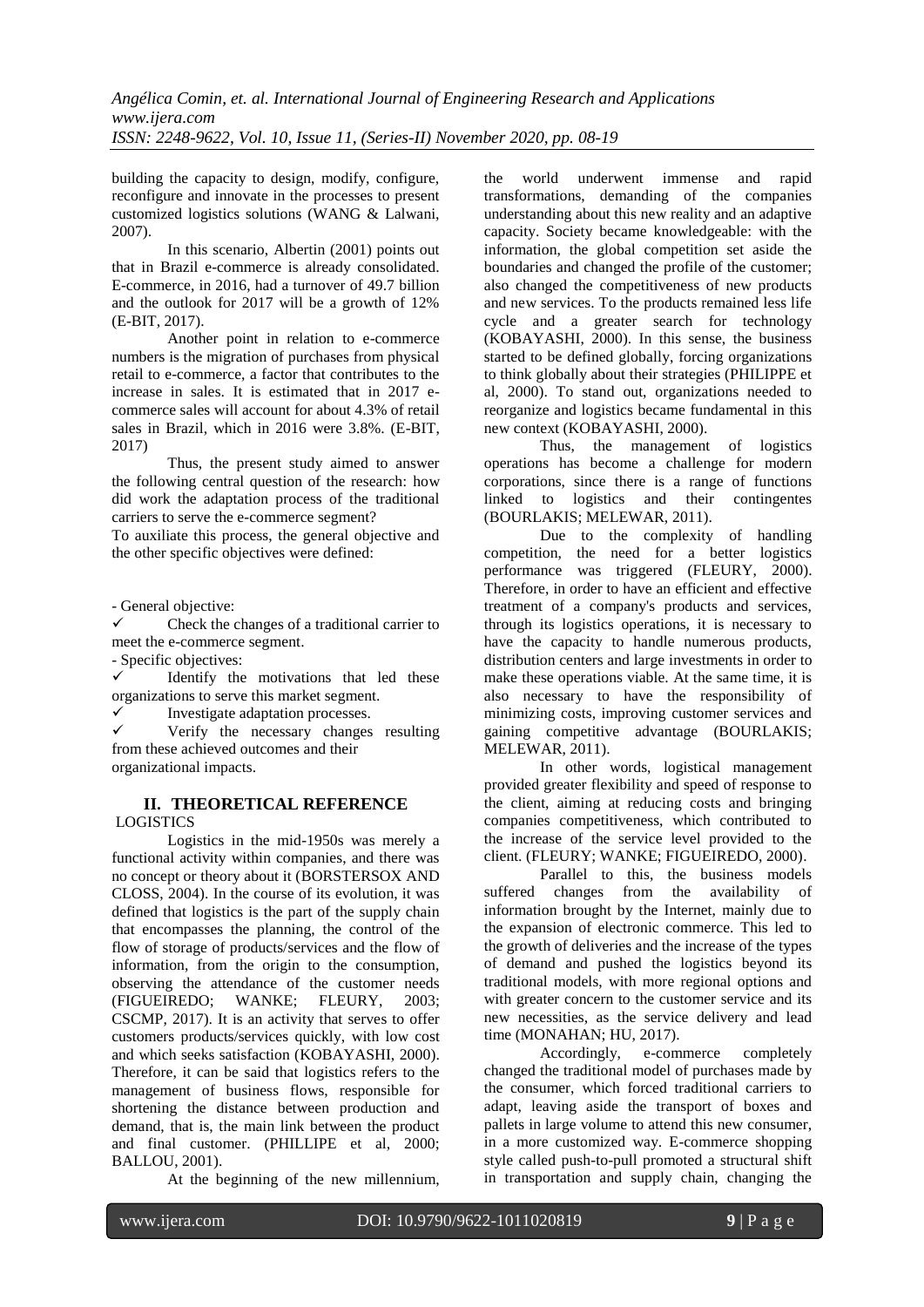management of the way products flow, choosing active locations and creating technology needs for effective inventory control and traceability of products (MONAHAN; HU, 2017).

Thus, there was a need for operational practices different from other businesses, focusing on the product, its flow, its different processing, which is fractionated, and requires greater control in the execution of transportation. In this segment, the customer has greater expectations regarding delivery, demanding an agile, almost immediate delivery, forcing the transport companies to have a more dynamic and efficient planning than in the traditional logistics that worked with the transfer of large lots (ARAUJO et al., 2013, NOVAES, 2015).

Therefore, the carriers started to deal with the spraying of products; the lack of borders, which requires them to be more punctual in terms of service; the ability of a good door to door service; flexibility; and effective management in the face of this new reality. And they imposed on them the competence to offer more than a basic transportation service (FLEURY: WANKE: FIGUEIREDO, 2000).

#### *E-COMMERCE*

Many phenomena contributed to the emergence of e-commerce, but the internet was undoubtedly a phenomenon that revolutionized and opened the frontiers to the information brought by globalization. The Internet began in the midst of the Cold War in the late 1960s, when it was created to connect a computer network and thus facilitate the exchange of information. With the success of the tool, the technologies were perfected until the creation of the WWW (World Wide Web), which was a protocol for an Internet distribution system to be used by a group of researchers, which was later presented as a new marketing and communication resource and that contributed to the insertion of companies within the world of internet. The reflection of this spread of the use of computers with Internet access around the world has profoundly altered the way in which the products were sold in the traditional business model, mainly because it changed the way in which the sale was made and consequently changed the profile of the consumer. (Reedy, Schullo and Zimmerman, 2001, MENDES, 2013)

E-commerce enabled this new business

model with totally different and much more complex characteristics to the relations in the traditional business and caused immense changes in the business environment. (MENDES, 2013)

According to Albertin (2001), e-commerce is the realization of the entire value chain of business processes in the electronic environment with the aid of communication and information technologies, in order to attend to business. For Reedy, Schullo and Zimmerman (2001), ecommerce can be defined in a simpler way as a system of purchasing and collecting information online, through a network of personal computers, where electronic marketing resources are the means for efficient and effective execution of e-commerce which is the end result.

In the world, electronic commerce was diffused in 1995 with the opening of Amazon.com, which opened its first virtual store offering the purchase of books online with the proposal to promote the convenience of choosing the preferred product amid a range of offers, with ease of delivery and without the need of the physical store (Reedy; Schullo; Zimmermann, 2001).

In Brazil, e-commerce began to emerge in the early 2000s, when American e-commerce companies began looking at other markets outside the United States and began looking at Brazil as a potential consumer (MENDES, 2013). Since then, Brazil has been increasing its numbers related to Internet connectivity and the number of buyers who use e-commerce to purchase products. In 2001, Brazil had around 12 million people connected to the Internet, representing 7.6% of the country's population. As of 2016, this number increased to 102 million connected people, representing 58% of the Brazilian population using the Internet. (E-BIT, 2017; Federal, 2016).

These figures on the number of people connected express the reality of Brazilian ecommerce, which is moving against other sectors of the economy. Since its inception, it continues to evolve, according to the chart below and shows the evolution of e-commerce until 2016 (Graph 1). In 2016, e-commerce earned 44.4 billion, with a nominal growth of 7.4% compared to 2015, when it registered 41.3 billion; a nominal growth of 12% is forecast for 2017, reaching a turnover of 49.7 billion. (E-BIT, 2017)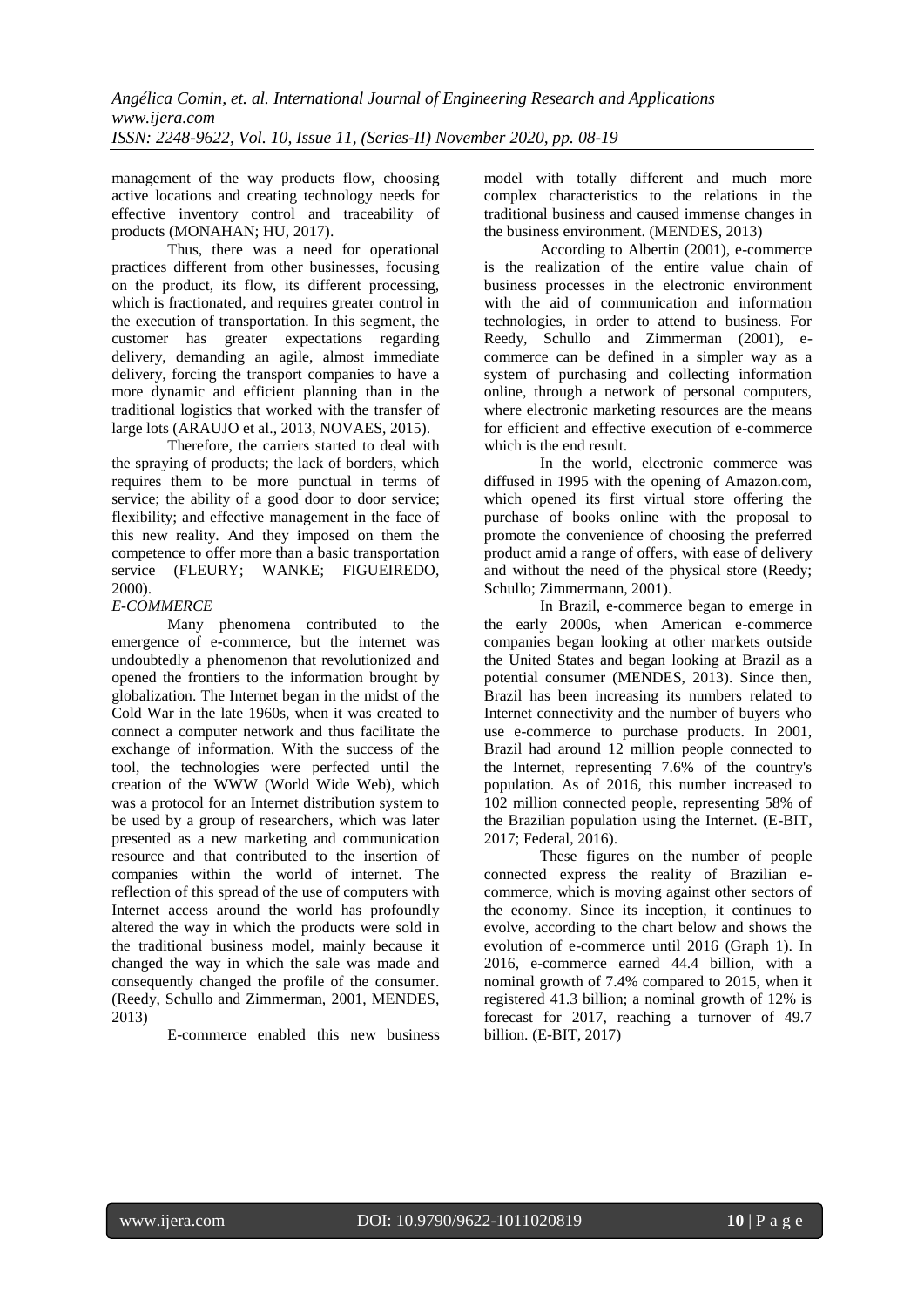*Angélica Comin, et. al. International Journal of Engineering Research and Applications www.ijera.com ISSN: 2248-9622, Vol. 10, Issue 11, (Series-II) November 2020, pp. 08-19*



Source: E-bit (2017)

Another important fact about the numbers of e-commerce in Brazil is the growth in the number of econsumers (people who buy through the internet), shown in Chart 2. (E-BIT, 2017)



Source: E-bit (2017)

Faced with this scenario of expansion, companies started to be interested in e-commerce because this represented an increase in the competitiveness of companies on a global scale and the emergence of e-commerce allowed businesses to innovate and offer new products and services, all this increased by lower costs. However, what most boosted this business model was the possibility of diversifying the ways of creating value, changing the traditional way of doing business. (ANDRADE; SILVA; REBECA, 2015)

The impact of e-commerce on the business environment is often addressed as it has proven changes in the competitive strategies of companies that need to change their processes to follow this new reality.

Logistics, in turn, has become even more relevant since it is considered the backbone of ecommerce and its operations. This attribution given to logistics made it one of the main responsible for

the success of e-commerce and provoked a greater stimulus to it. The success of e-commerce has brought a new contingent to logistics providers, opening the door to a much more competitive market with totally different demands. (DELFMANN; ALBERS; GEHRING, 2002)

Without doubt the growth of e-commerce will continue to impact logistics needs, since the insertion of new technologies, be it information or processes, will require new strategies and generate new demands.

To keep up with and even overcome the adoption of effective logistics by competitors, companies will need to continuously research the technology market and incorporate a strategy with faster experimentation responses in the planning of the scenarios proposed by e-commerce. (DELFMANN; ALBERS; GEHRING, 2002)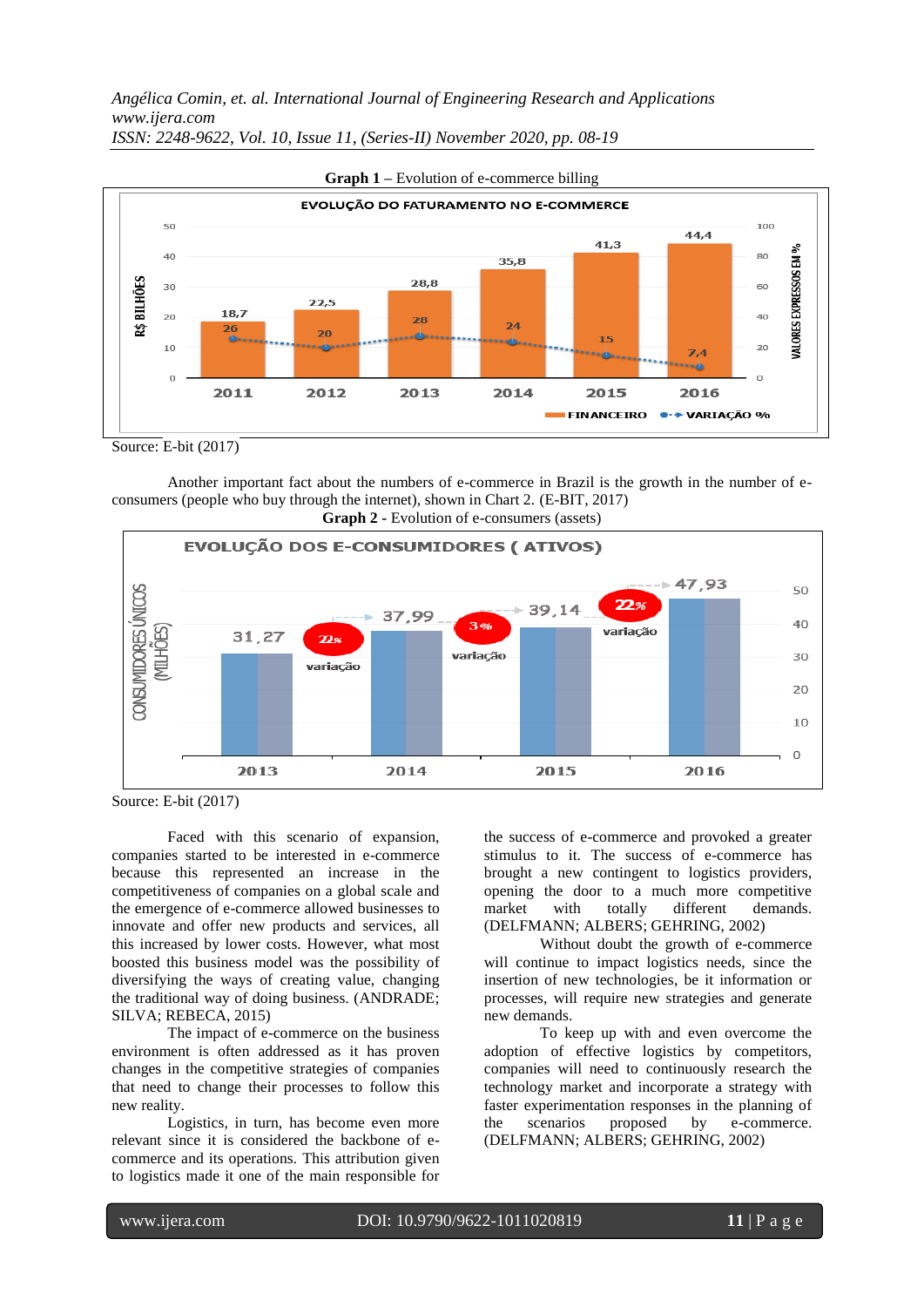#### LOGISTICS X E-COMMERCE

E-commerce has been one of the biggest drivers of logistics evolution due to the proliferation of its markets and platforms, thus generating new demands for logistics services. On the other hand, these demands have generated numerous challenges, in which the efficiency and effectiveness of logistics systems have become a critical factor for the success of e-commerce. Among the major challenges involving the integration of trade and logistics are pricing of logistics services, determination of inventory decisions, how to carry out transportation, and how to use common protocols for all be shared and thus improve the profitability and efficiency of market responses. (XU; HUANG, 2017)

Another challenge is that although logistics facilitate the efficiency of the products circulation and customer service in e-commerce, the difference between e-commerce and logistics is becoming very large, since the logistics systems are still incomplete and the levels of coordination and infrastructure are still weak. The growth rates of e-commerce and the increase rate in logistics development also do not go together, leaving the logistics a step behind in the evolution of this market. (WANG, QI, HUI, 2017)

The expectation is that global B2C ecommerce businesses will reach 2.356 trillion dollars by 2018. Faced with this, it is imperative to be aware of these phenomena, given the great influence that e-commerce has on logistics, increasing the needs and logistic demands and providing an improvement in the status of the logistics industry and its technologies involved (SCHÖDER; DING; CAMPOS, 2016; WANG; QI; HUI, 2017).

#### **III. METHODOLOGY**

The research developed in this study, regarding nature, was characterized as applied, since this type of research generates information aimed at solving specific problems. This study intends to use the data in a way that can be applied to the interested parties and that they can appreciate all the aspects involved, making possible a contribution to other companies. (GERHARDT; SILVEIRA, 2009)

Regarding the approach, it was characterized as a qualitative exploratory research and was carried out through a multiple case study. Qualitative research is appropriate for exploratory phases, which allows the researcher to verify the expectations and the reality of the interviewees and allows a more in-depth interpretation of the facts or phenomena. (DENZIN; LINCOLN, 2000; ROESCH, 2005). The exploratory character of qualitative research has the objective of capturing the individuals opinions in an unpretentious way, only aiming to realize the relation between the ideas

of the research subjects to the phenomenon (VIRGILITO, 2010).

The multiple case study was used to achieve the objectives of the present study. For Yin (2010), the case study is an empirical analysis of a contemporary phenomenon and its context. In this study we analyzed the traditional transport companies that started to work with the e-commerce segment, companies located in the Serra Gaúcha, in the state of Rio Grande do Sul; this delimitation occurs due to the size of this universe, as well as restricted access to companies. As subjects of this research, the representatives of the company were chosen, limiting them to the owners, managers of the commercial and financial area, since it is understood that these subjects have the necessary information to contribute to this study.

As an instrument of data collection, a field survey was carried out. According to Marconi and Lakatos (2010), the data collection is the stage of research in which the application of the instruments and techniques elaborated aiming to collect the expected data begins. Field research is the observation of facts and phenomena with the purpose of finding an answer, a hypothesis that is sought to prove or also to discover new phenomena or their relationships. (MARCONI, LAKATOS, 2010).

Through field research it was possible to get closer to the reality of these carriers transformation. Therefore, a semi-structured interview was elaborated by the author. For Marconi and Lakatos (2010), the interview is a procedure used in social research and it is a face-to-face conversation, conducted in a methodical way, and which enables the necessary information to be obtained. The interview was semi-structured, containing structured elements and a pre-established script that sought a parameter in obtaining the subjects' answers, as well as having unstructured elements that allow for greater interaction and even resulting in information that has gone unnoticed or even missing in the structure prior to the interview.

As the only means of data collection, the interview was conducted directly with the subjects chosen in each company and lasted a maximum of one hour, since it was understood that it was sufficient time to follow the proposed script and not lose details that could help the objectives of the present study.

This information collection route has ascertained the following characteristics of the companies: turnover, advantages and disadvantages of working in the segment, if there was a change in structural competencies and how the change process was designed and the strategic point of view of the change to evaluate whether this change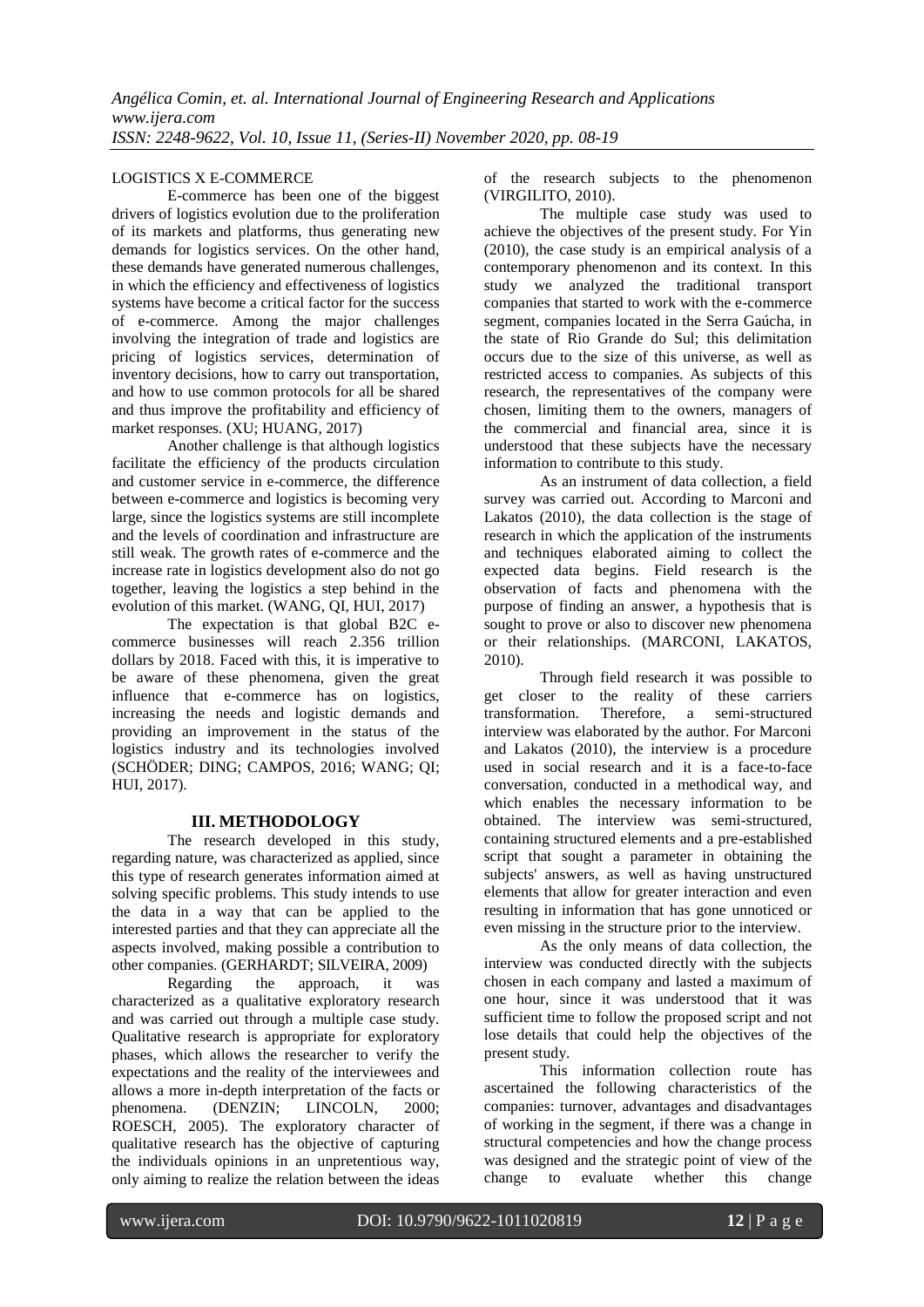transformation added value and whether the segment has become strategic for companies.

#### **IV. SEARCH RESULTS**

The present research aimed to study four carriers from Serra Gaúcha that serve the ecommerce segment with the purpose of verifying how these carriers behaved in an attempt to enter

this new segment.

As a criterion for determining the size of these companies, the National Development Bank (BNDES) data were used as standard, according to Table 1, which classifies them according to the Gross Operating Revenue (ROB) of the companies or according to the annual income of clients individuals.

**Table 1 –** Size classification

| <b>SIZE CLASSIFICATION</b> |                                                                            |  |
|----------------------------|----------------------------------------------------------------------------|--|
| <b>CLASSIFICATION</b>      | ANNUAL GROSS OPERATING REVENUE OR ANNUAL INCOME                            |  |
| <b>MICRO ENTERPRISE</b>    | Less than or equal to R\$ 360 thousands                                    |  |
| <b>SMALL BUSINESS</b>      | Greater than $R\$ {360} thousands and less or equal to $R\$ {3,6} millions |  |
| <b>MEDIUM COMPANY</b>      | Greater than R\$ 3,6 millions and less ore qual to R\$ 300 millions        |  |
| <b>BIG COMPANY</b>         | Greater than R\$ 300 millions                                              |  |
| $\sim$<br>$\mathbf{R}$     |                                                                            |  |

Source: BNDES (2017)

The first company, called COMPANY A, which is considered to be large, has its headquarters located in Farroupilha (RS) and is a traditional company in the market, with 42 years of experience, specialized in fractional loads. Nowadays, it has 68 national units for service in the states of Rio Grande do Sul, Santa Catarina, Paraná and São Paulo and two more units in Argentina.

The second company, called COMPANY B, is located in Garibaldi, where is the company headquarters, and has 4 subsidiaries; it has been in the market for 12 years and is considered a mediumsized company. It works with fractional loads attending the states of the Federal District, Goiás, Tocantins, Paraná, Rio Grande do Sul and Santa Catarina.

Still, the organization called COMPANY C has its only unit in Caxias do Sul, where it has been operating for 15 years. Considered medium-sized, it serves the whole of Brazil and has tradition in fractional and non-fractional loads.

And, finally, the company called COMPANY D, which can be considered small and has been in the market for 9 years. Serves the whole of Brazil and counts on the network of independent franchises specialized in e-commerce and fractional cargo.

#### IDENTIFICATION OF THE MOTIVATIONS THAT LEADED THE COMPANIES TO ACT IN THE SEGMENT

Several aspects were relevant for these companies to enter this new segment. Table 2 shows the main motivations reported by respondents explaining why these companies decided to enter e-commerce.

| <b>Motivations</b>                | <b>Empirical evidence on the motivations that led these companies to work with e-</b><br>commerce                                                                                                                                                   |
|-----------------------------------|-----------------------------------------------------------------------------------------------------------------------------------------------------------------------------------------------------------------------------------------------------|
| <b>Ascendent</b><br><b>Market</b> | Respondents stated that e-commerce is the future of transactions and, in turn, organizations<br>need to be attentive and prepared to this new segment, mainly in the technological aspect, as<br>the interviewee B pointed out:                     |
|                                   | [] attending e-commerce is a natural way for carriers and we understand that we need to be<br>inserted into it right away, updating ourselves every day so as not to be surprised in the<br>future. (Interviewee B)                                 |
|                                   | Accordingly, respondent C commented:                                                                                                                                                                                                                |
|                                   | [] e-commerce will be the future of commercial transactions and therefore working with<br>this segment will be a consequence for the carriers, since all are still going to work, but for<br>that some things still need to change. (Interviewee C) |

**Table 2 -** Motivations that led companies to operate in e-commerce

י

(to be continued)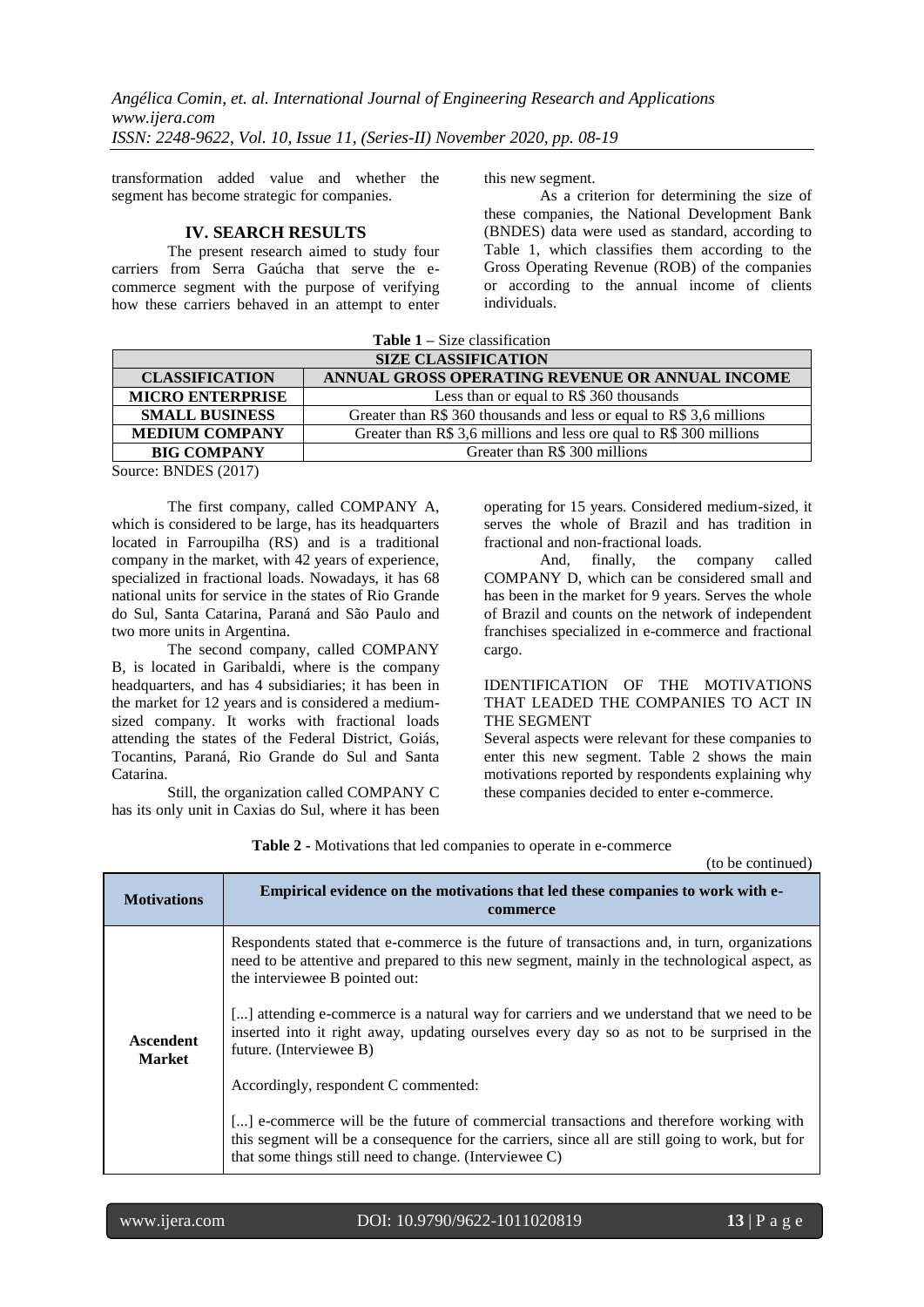| Use of the<br><b>Structure</b>                                   | (conclusion)<br>On the other hand, interviewee A mentioned:<br>[] we want to continue investing in e-commerce to take advantage of the structure we<br>already have and the knowledge already acquired to aggregate our delivery network with e-<br>commerce, since it does not require greater changes in our structures and processes than<br>already performed. And the growing market brings us good prospects of increasing demand                                                                                                                                                                                                                                                                                                                                      |
|------------------------------------------------------------------|------------------------------------------------------------------------------------------------------------------------------------------------------------------------------------------------------------------------------------------------------------------------------------------------------------------------------------------------------------------------------------------------------------------------------------------------------------------------------------------------------------------------------------------------------------------------------------------------------------------------------------------------------------------------------------------------------------------------------------------------------------------------------|
| <b>Increase in</b><br>turnover and<br>decrease in<br>seasonality | and billing without the need for more investments. (Interviewee A)<br>It was evidenced that there is an understanding of all respondents regarding the<br>responsibility that e-commerce had in increasing the volume of business of the companies<br>and its collaboration so that the companies maintained their balanced billing the whole<br>year, since they reduced the problems with the seasonality of certain segments.<br>The interviewees of companies A and B pointed out that there was a decrease in<br>seasonality, since the loads that their companies transported provided periods with low<br>freight and consequent low revenues, and e-commerce contributed significantly so that<br>companies could maintain the balance of their throughout the year. |
| Competitive<br>differential                                      | And finally,<br>[] the great advantage is financial, for this type of delivery, in which the partners seek<br>well-structured and well-qualified companies, avoiding problems and difficulties and this<br>values the company that can charge more for the service, allowing profit margins of e-<br>commerce to be greater than the other segments, contributing to an increase in our level of<br>service to this much more demanding market. (Interviewee B)<br>In this sense, Interviewee D complemented:<br>[] in our case, we gain from the volume of charge that e-commerce moves and because it is<br>our business card with the individual, our efficiency often opens doors to other types of<br>customers and businesses. (Interviewee D)                         |

Source: Elaborated by the autor based on the informations collected.

#### ADAPTATION PROCESS SURVEY

When deciding to incorporate the e-commerce segment into its activities many changes occurred and the interviewees were faced with different situations. It was a remarkable situation for companies to face the contingencies that were presented to them.

Initially, the barriers faced came from doubts on how to start, on how the process itself was and what it needed different from the other already traditional segments within the companies. In his report, interviewee B clearly showed his initial doubts:

[...] we had the difficulty of knowing how it was going to be done [...] and we learned only after we started, the biggest difficulty was managing the information needed to serve my clients, how to organize the structure to meet that demand. (INTERVIEWER B)

After facing the tangle of doubts about the segment and its logistic demands, the process of adaptation followed, in which many processes needed changes, such as: technological order with the low on time of the products or their logistic processing with the need of new labeling insertion, new ways of tracking merchandise and storage, representing a total change in their already established routines. In addition to the changes in processes, a profound cultural change within companies was also necessary, as it was a segment that required changes in the behavior of the employees in relation to the handling of the goods inside the companies and the final customer service, which was now no longer just the industry, but individuals with expectations directly related to the product. Regarding this, the interviewee C reported:

[...] Initially it was very laborious, because everything is different, especially the way we deliver the merchandise [...] in the e-commerce we enter the client's house, we often have to help them load and even perform some kind of installation, then imagine how difficult it is for that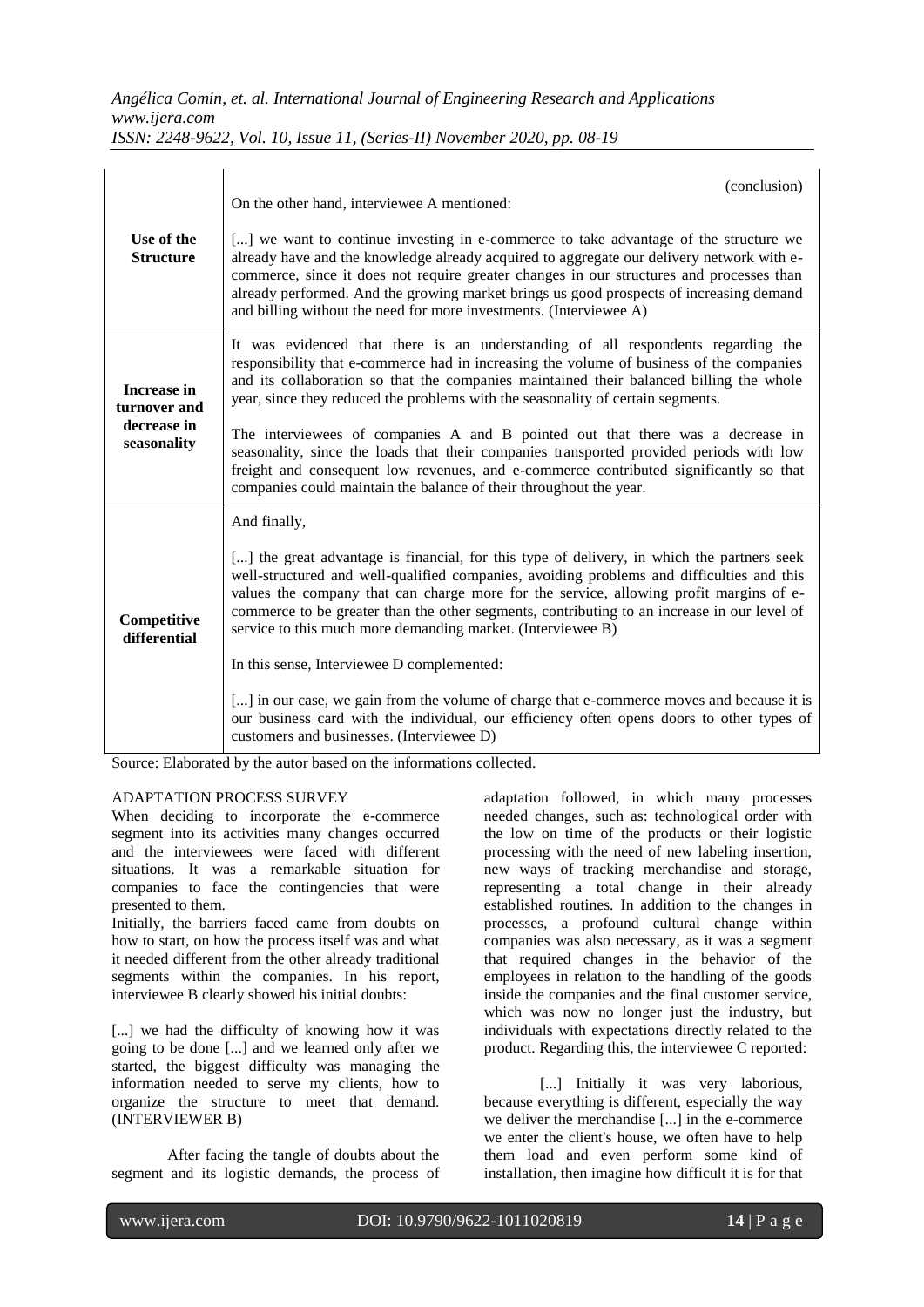old developer used to the industries to take a completely different approach than he is accustomed to. [...] make him understand that now besides the name of the carrier there is a partner of the company also exposed to this service. (INTERVIEWER C)

On the other hand, Interviewee B added:

[...] we even had to change the profile of the people we hired from then on, as it required a greater ability to deal with the customer, which was not a necessity for us until then. (INTERVIEWER B)

As a result, the interviewee A points out that:

[...] the whole change generated animosity in the beginning, because at first there was an increase in the bureaucratic routine of notes and transportation knowledge, including an adaptation or even change of management and control system and this initially generated problems [...] As these processes were absorbed and began to be part of the process things have changed. [...] but it took a lot of control. (INTERVIEWED)

Therefore, to meet the segment, companies had to develop numerous skills, most of which had to change the whole culture about the delivery process in this segment. The need for greater control of the merchandise was perceived, since e-commerce demanded more information about the progress of the delivery process, since the customer has access to the status of the product online. There was also a concern with the logistic design to meet the deadlines that are differentiated in e-commerce. The improvement of reverse logistics was necessary, because in e-commerce this is a latent demand. As found by the interviewee B:

[...] there was an understanding on the part of the company that this new segment has more

requirements [...] the product needs to have a better presentation, the box must not be dented or dirty, for example, and the deliveryman also needs to have a differentiated attitude, it is more than just the name of our company that we were representing, it was our client's name, and this generated greater responsibilities. (INTERVIEWER B)

Consequently:

[...] the procedures became differentiated ... we could no longer treat it as a normal procedure, since e-commerce required us greater adaptability, agility, control. (INTERVIEWED)

#### CHANGES AND THEIR ORGANIZATIONAL IMPACTS

In order to adapt to the segment, the companies needed to make several adjustments, the organizational impacts were numerous. Initially, financial resources were needed to create new cargo control programs, new ways to label merchandise, purchase or software developments to better manage this new process. These investments in technology represented the largest investments made by companies when they decided to enter the segment. Some companies have acquired technology later, others have already prepared themselves before, but this was undoubtedly the destination of the greatest resources invested. Another important investment was made in training for it is necessary to meet the requirements of e-commerce and its new approaches, whether for adaptation of human capital to this new reality. Purchase of vehicles and expansion of physical space was also pointed out as necessary investments especially due to the need brought by the increase in e-commerce demand. Thus, according to Table 3, it was identified how the changes impacted these organizations.

| <b>Changes and</b><br>organizational<br>impacts | <b>Empirical Evidence on Organizational Changes and Impacts</b>                                                                                                                                                                                                                                                                                                                                                                                                                                                                                   |
|-------------------------------------------------|---------------------------------------------------------------------------------------------------------------------------------------------------------------------------------------------------------------------------------------------------------------------------------------------------------------------------------------------------------------------------------------------------------------------------------------------------------------------------------------------------------------------------------------------------|
| <b>Technology</b>                               | As mentioned earlier, the technology is very representative in the success that these<br>companies obtained. It was a facilitator and provided agility to the processes, control<br>of goods in real time and all, without exception, took these knowledge, systems,<br>processes to the other segments they serve. Systems have been planned and created in<br>the process, telephony equipment with image capture was acquired, to perform the low<br>on time.<br>[] we planned customer needs and went to find a technology supplier who could |

**Table 3 -** Changes and organizational impacts

י

www.ijera.com DOI: 10.9790/9622-1011020819 **15** | P a g e

(to be continued)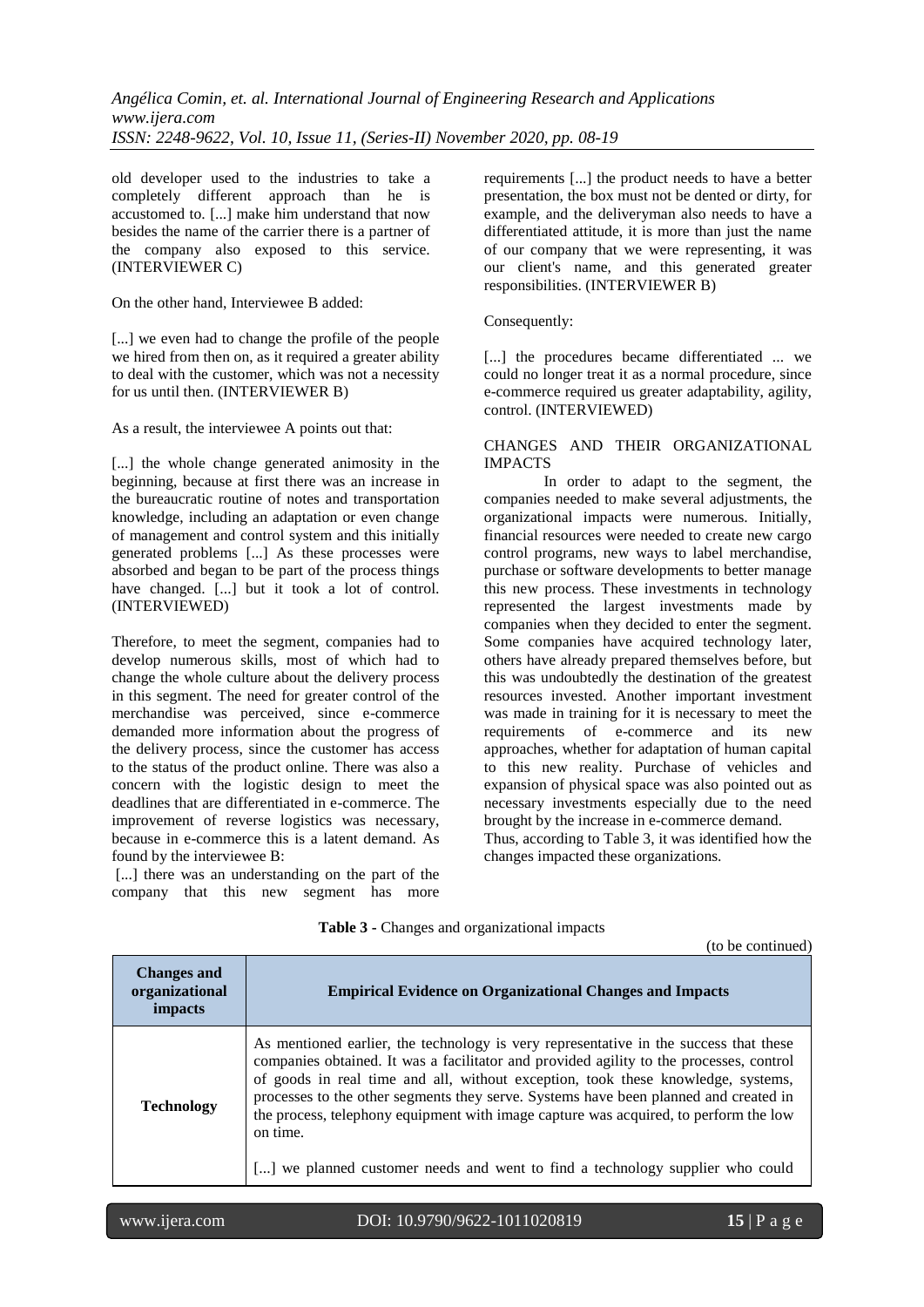## *Angélica Comin, et. al. International Journal of Engineering Research and Applications www.ijera.com*

*ISSN: 2248-9622, Vol. 10, Issue 11, (Series-II) November 2020, pp. 08-19*

|                                                       | solve our demand. [] these technologies have improved our process and contributed<br>to cost savings. [] we went after these technologies to help our process and reduce<br>costs, even without the customer requesting. (INTERVIEWED)                                                                                                                                                                                                                                                                         |
|-------------------------------------------------------|----------------------------------------------------------------------------------------------------------------------------------------------------------------------------------------------------------------------------------------------------------------------------------------------------------------------------------------------------------------------------------------------------------------------------------------------------------------------------------------------------------------|
|                                                       | In the face of all the changes that carriers have undergone to attend the segment, from<br>cultural and technological changes, training was fundamental for the implantation of<br>new ideas, systems and routines. Training the human resources to absorb these changes<br>was necessary at all stages of the adaptation process.<br>Interviewee B mentioned:                                                                                                                                                 |
|                                                       | [] we had to develop training for our team [] to make this our new culture adapt<br>itself to this new way of working, to use it as a tool to execute the service. [] we began<br>to train our employees on how the process would be from receipt to delivery of the<br>goods and their respective processes [] we trained the approach to the customer, who<br>is now a natural person and to make people understand that there is a expectation of<br>delivery of the merchandise. (INTERVIEWER B)           |
| <b>Training</b>                                       | The interviewee C added:                                                                                                                                                                                                                                                                                                                                                                                                                                                                                       |
|                                                       | [] we train our deliverers to deliver a different, personalized delivery [] now we<br>often enter the customer's home, we must be very careful and not only deliver as we are<br>accustomed to do in other segments. (INTERVIEWER C)                                                                                                                                                                                                                                                                           |
|                                                       | For the interviewee D,                                                                                                                                                                                                                                                                                                                                                                                                                                                                                         |
|                                                       | () we started to adopt the online low, we had to buy more modern phones with internet<br>access and that were compatible with the system we use. It was necessary to conduct<br>training and have a lot of control and patience, because the internet did not always work<br>or else the system was congested and they had to keep in mind that as soon as possible<br>they had to cancel, that process was very important in the routine. (INTERVIEWER D)                                                     |
|                                                       | (conclusion)                                                                                                                                                                                                                                                                                                                                                                                                                                                                                                   |
| <b>Expansion of</b><br>qualification and<br>framework | The demand of the segment, according to all the interviewees, did not require the<br>creation of positions within the carriers, but there was an increase in the number of<br>hirings due to the increase in demand from the turnover. The most relevant aspect in<br>these new hirings is that the interviewees started to demand a higher professional<br>qualification, to hire people with greater adaptive capacity, with good communication<br>and that present a level of reliability on their conduct. |
|                                                       | The interviewees A, B and C stated that starting to hire more qualified people was an<br>initial concern due to the demands of this market and they worried about who they<br>could "put" inside the costumer's house.                                                                                                                                                                                                                                                                                         |
|                                                       | For activities related to e-commerce, respondents reported extensions in the tracking,<br>SAC and delivery sectors.                                                                                                                                                                                                                                                                                                                                                                                            |
| <b>Changes</b> in<br>management<br>form               | Regarding the changes in management form, it was pointed out that:                                                                                                                                                                                                                                                                                                                                                                                                                                             |
|                                                       | [] management improved on a whole, because e-commerce required higher<br>qualification in delivering orders and so I had to increase control at this stage, improve<br>the handling of the merchandise and approach to the customer. This made it possible to<br>have more control of the steps and agility in the information if something went wrong.<br>(INTERVIEWER A)                                                                                                                                     |
|                                                       | Complement the interviewee B:                                                                                                                                                                                                                                                                                                                                                                                                                                                                                  |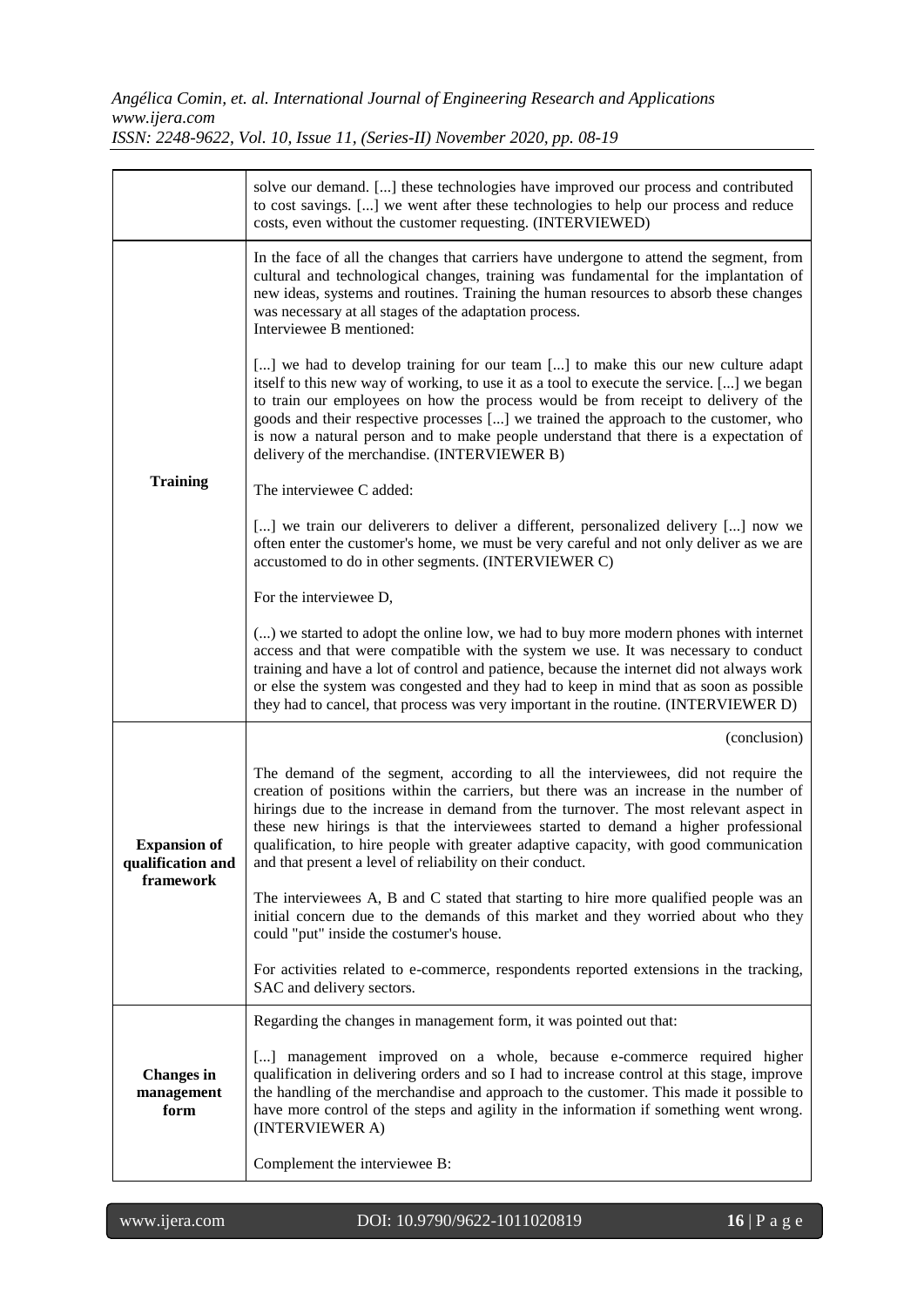| [] there was a need to change our management style [] our difficulty was<br>information management [] we needed to have more agility and a different customer<br>behavior and for this we needed to increase control and to know more the market, to<br>anticipate. Work to be prepared to meet this segment and what may arise as demand.<br>(INTERVIEWER B) |
|---------------------------------------------------------------------------------------------------------------------------------------------------------------------------------------------------------------------------------------------------------------------------------------------------------------------------------------------------------------|
| And this has resulted in a new behavior that has contributed to making the company<br>more capable, increasing its level of service in all segments and valuing its company<br>that has been able to charge more for the service provided.                                                                                                                    |
| Leading:                                                                                                                                                                                                                                                                                                                                                      |
| [] the need to be aligned with the purpose of the franchise, making our processes need<br>to have the technology and agility that the process needed, coupled with a lot of control<br>and training, improved internal information management, enabling us to better<br>understand our processes and be more effective. (INTERVIEWER D)                       |

Source: Elaborated by the autor based on the informations collected.

### **V. CONCLUSIONS**

The present study had as general objective to perform an analysis of how the process of adaptation of the carriers occurred to attend the ecommerce and it was possible to perceive initially the lack of knowledge that the companies had regarding the operation and the demand that the segment would bring to their processes. This was the main obstacle faced when they started to insert e-commerce in their companies. As a result, they needed to understand and develop new processes, manage the information needed for the process, and develop technology that would meet demand.

Another essential aspect was the cultural change within the companies, forcing them to have a new perception regarding merchandise handling, tracking, among other processes and especially in relation to customer service. There was an understanding that the form needed to serve customers should be totally different, since it was no longer an industry with predefined hours, but an individual with different schedules, different needs and, especially, with expectations.

This understanding was very important, since the expectation that the carrier had to sustain was no longer only relative to its service, but rather that of its client who contracted the transportation service. Changing this scenario was initially a great difficulty, but with training and control it was possible to use this as a contribution to make the level of service better and adopted in all segments.

The present study found that there is a latent desire of all companies to continue betting and investing in e-commerce, but there is a need pointed out by the interviewed companies of changes in legislation and in the relation shippertransporter to make the relationship more healthy,

and to ensure the success of Brazilian e-commerce with regard to transportation and reverse logistics.

Accordingly, e-commerce represented a satisfactory option to diversify the delivery network within these companies, presenting profitability above the other segments and allowing companies to balance billing, since e-commerce decreases the seasonality of deliveries. Given the growth prospects of Brazilian e-commerce, whether in number of clients or turnover, there is a consistent business opportunity for companies wishing to invest in the segment.

Regarding the limitations, this research presents as a limitation the non generalization of the data due to not attending all the companies of the sector that attend the segment studied in the present research.

In relation to future research, it can be carried out observing other factors such as regional aspects, economic scenario and legislation, deepening in this sense the most substantial differences. Another aspect for future analysis may be the quality of services rendered, customer satisfaction, the company's image in the market, involving aspects of credibility, trust and relationship with the customer.

- **REFERENCES**<br>ALBERTIN, Alberto [1]. ALBERTIN, Alberto Luiz. **Comércio eletrônico:** modelo, aspectos e contribuições de sua aplicação. 3. ed. São Paulo: Atlas, 2001. 276 p. (Colaboração de Rosa Maria de Moura.)
- [2]. ANDRADE, António Manuel Valente de; SILVA, Susana Costa e; REBECA, Gonçalo Pereira. E-commerce as an entry mode in foreign markets: A systemic approach to the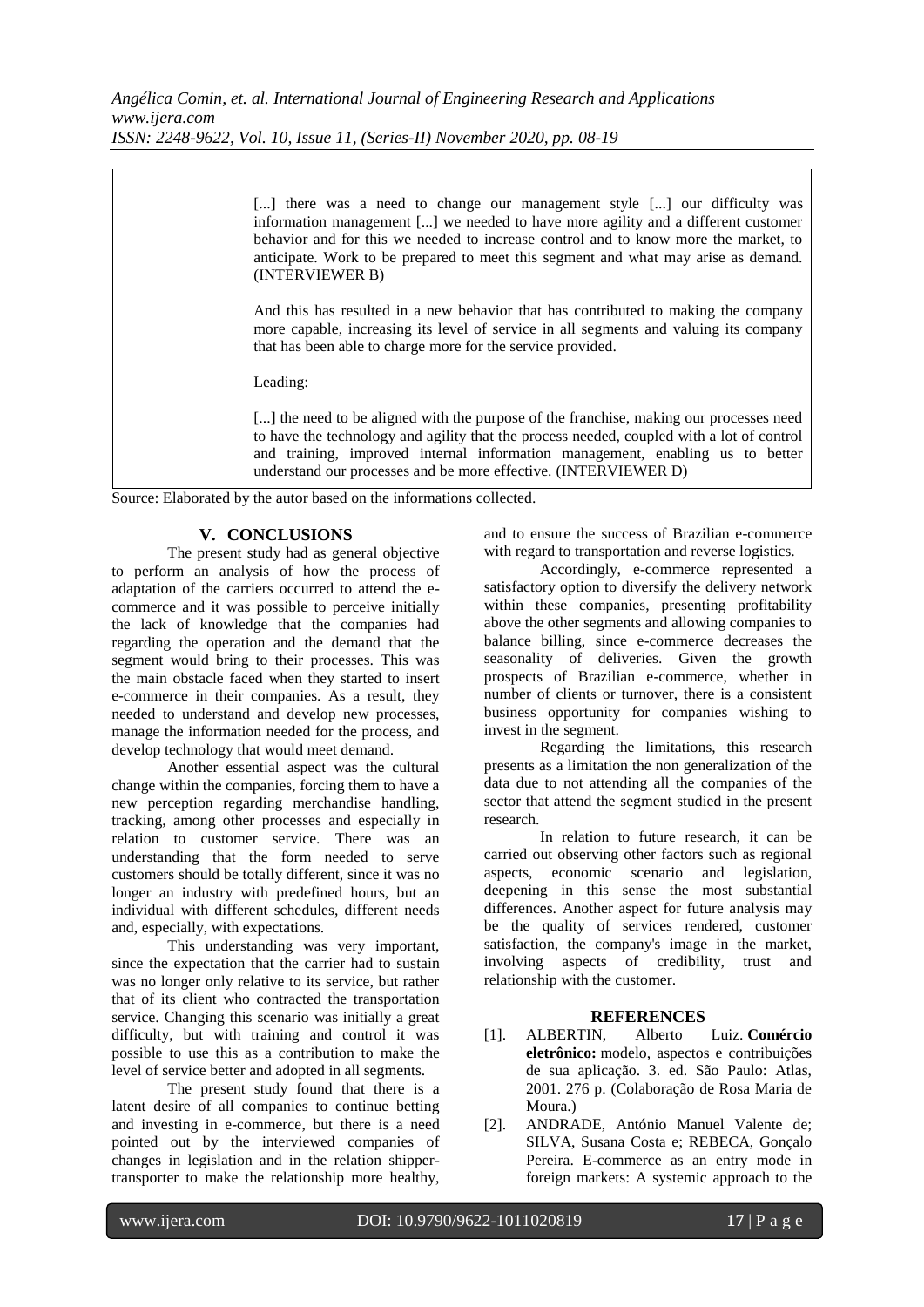assessment of opportunities. In: IBERIAN ON INFORMATION SYSTEMS AND TECHNOLOGIES (CISTI), 10., 2015, Aveiro, Portugal. **Article.** Aveiro: Ieee, 2015. p. 1 - 7.

- [3]. ARAUJO, Ana Carolina de et al. Reverse logistics in the e-commerce: a case study. **Gestão da Produção,** São Carlos, v. 20, n. 2, p.303-320, 2013. Anual.
- [4]. BALLOU, R. H*.* **Gerenciamento da Cadeia de Suprimentos**: Planejamento, Organização e Logística Empresarial*.* 4ª ed. Porto Alegre: Bookman, 2001. 532 p.
- [5]. BNDES. Banco Nacional do Desenvolvimento: Guia do Financiamento. 2017. Disponível em: <https://www.bndes.gov.br/wps/portal/site/ho me/financiamento/guia/quem-pode-sercliente/>. Acesso em: 26 out. 2017.
- [6]. BOURLAKIS, Michael; MELEWAR, T.c.. Marketing perspectives of logistics service providers. **European Journal of Marketing,** [s.l.], v. 45, n. 3, p.300-310, 5 abr. 2011. Emerald.
- [7]. BOWERSOX, Donald J.; CLOSS, David J.. **Logística empresarial:** o processo de Integração da Cadeia de Suprimento. São Paulo: Atlas, 2004. 594 p. Tradução equipe do Centro de Estudos em Logística Adalberto Ferreira das Neves, coordenação da revisão técnica Paulo Fernando Fleury,César Lavalle-9 reimp.
- [8]. BOWERSOX, Donald J.; CLOSS, David J.; COOPER, M. Bixby. **Gestão Logística de Cadeia de Suprimentos.** Porto Alegre: Bookman, 2006. 529 p. Tradução de Camila Teixeira Nakagawa e Gabriela Teixeira Nakagawa.
- [9]. CAPACINO, W. C.; BRITT, F. F. Perspectives on global logistics. **International Journal of Logistics Management**, v. 2, n. 1, p. 35-41, 1991.
- [10]. CSCMP. **Council of Supply Chain Management Professionals:** Educating and Connecting the World's Supply Chain Professionals. 2017. Disponível em: <http://cscmp.org/>. Acesso em: 1° maio 2017.
- [11]. DELFMANN, Werner; ALBERS, Sascha; GEHRING, Martin. The impact of electronic commerce on logistics service providers. **International Journal Of Physical Distribution & Logistics Management,** [s.l.], v. 32, n. 3, p.203-222, abr. 2002. Emerald.
- [12]. DENZIN, N. K.; LINCOLN, Y. S. **Handbook of qualitative research**. 2nd

edition. Thousand Oaks: Sage Publications, 2000.

- [13]. E-BIT. **E-bit:** Reputação de lojas virtuais e dados para o mercado online. 2017. Disponível em: <http://www.ebit.com.br/webshoppers>. Acesso em: 01 maio 2017.
- [14]. FEDERAL, Governo. **Portal Brasil.** 2016.Disponível em: http://www.brasil.gov.br/ciencia-etecnologia/2016/09/pesquisa-revela-quemais-de-100-milhoes-de-brasileiros-acessama-internet>. Acesso em: 14 maio 2017.
- [15]. FIGUEIREDO, Kleber Fossati; FLEURY, Paulo Fernando; WANKE, Peter (Org.). **Logística e Gerenciamento da Cadeia de Suprimentos:** Planejamento do Fluxo de Produtos e dos Recursos. São Paulo: Atlas, 2003. Coleção Coppead de Administração.
- [16]. FLEURY, Paulo. **O desafio logístico do ecommerce.** 2000. Disponível em: <http://www.ilos.com.br/web/o-desafiologistico-do-e-commerce/>. Acesso em: 03 ago. 2016.
- [17]. FLEURY, Paulo Fernando; WANKE, Peter; FIGUEIREDO, Kleber Fossati (Org.). **Logística empresarial:** A Perspectiva Brasileira. São Paulo: Atlas, 2000. 372 p. Coleção Coppead de Administração.
- [18]. GERHARDT, T. E.; SILVEIRA, D. T. **Métodos de pesquisa**. Porto Alegre: Editora da UFRGS, 2009.
- [19]. KOBAYASHI, Shun'ichi. **Renovação Logística:** Como Definir Estratégias de Distribuição Física Global. São Paulo: Atlas, 2000. 249 p. Tradução de Valéria Custódio dos Santos.
- [20]. LANGLEY, C. J. J.; VAN, D. E.; ANG, A.; SYKES, S. R. **Third-party logistics – results and findings of the 10th annual study**. Atlanta: Georgia Institute of Technology, 2005.
- [21]. MARCONI, Marina de Andrade; LAKATOS, Eva Maria. **Fundamentos de Metodologia Científica.** 7. ed. São Paulo: Atlas, 2010. 320 p.
- [22]. MENDES, Laura Zimmerman Ramayana. **E-COMMERCE:origem,desenvolvimento e perspectivas.** 2013. 64 f. TCC (Graduação) - Curso de Ciências Econômicas, Departamento de Ciências Econômicas, Universidade Federal do Rio Grande do Sul, Porto Alegre, 2013.
- [23]. MONAHAN, S.; HU, M. **US E-Commerce Trends and the Impact on Logistics:** US E-Commerce Trends and the Impact on